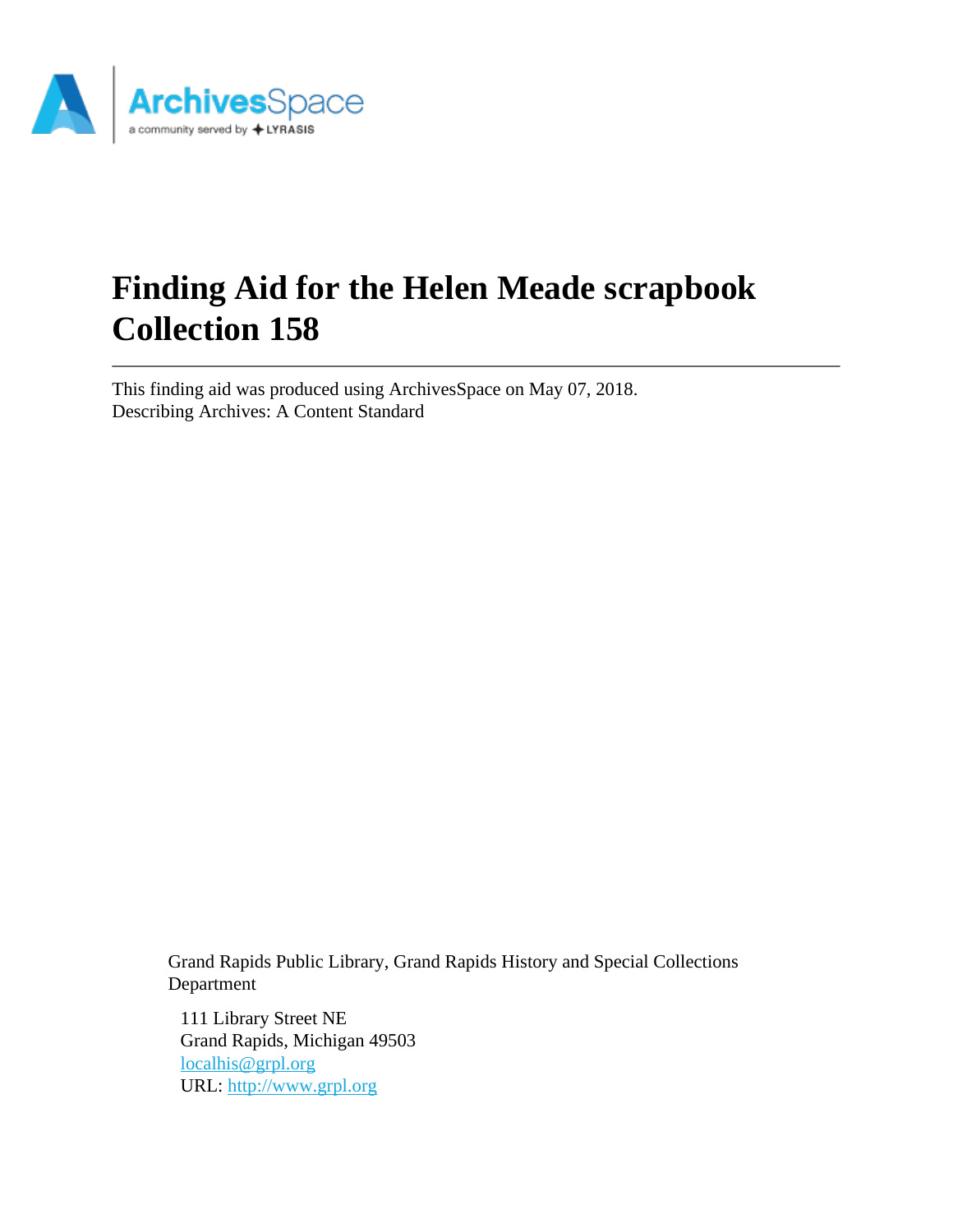# <span id="page-1-0"></span>**Table of Contents**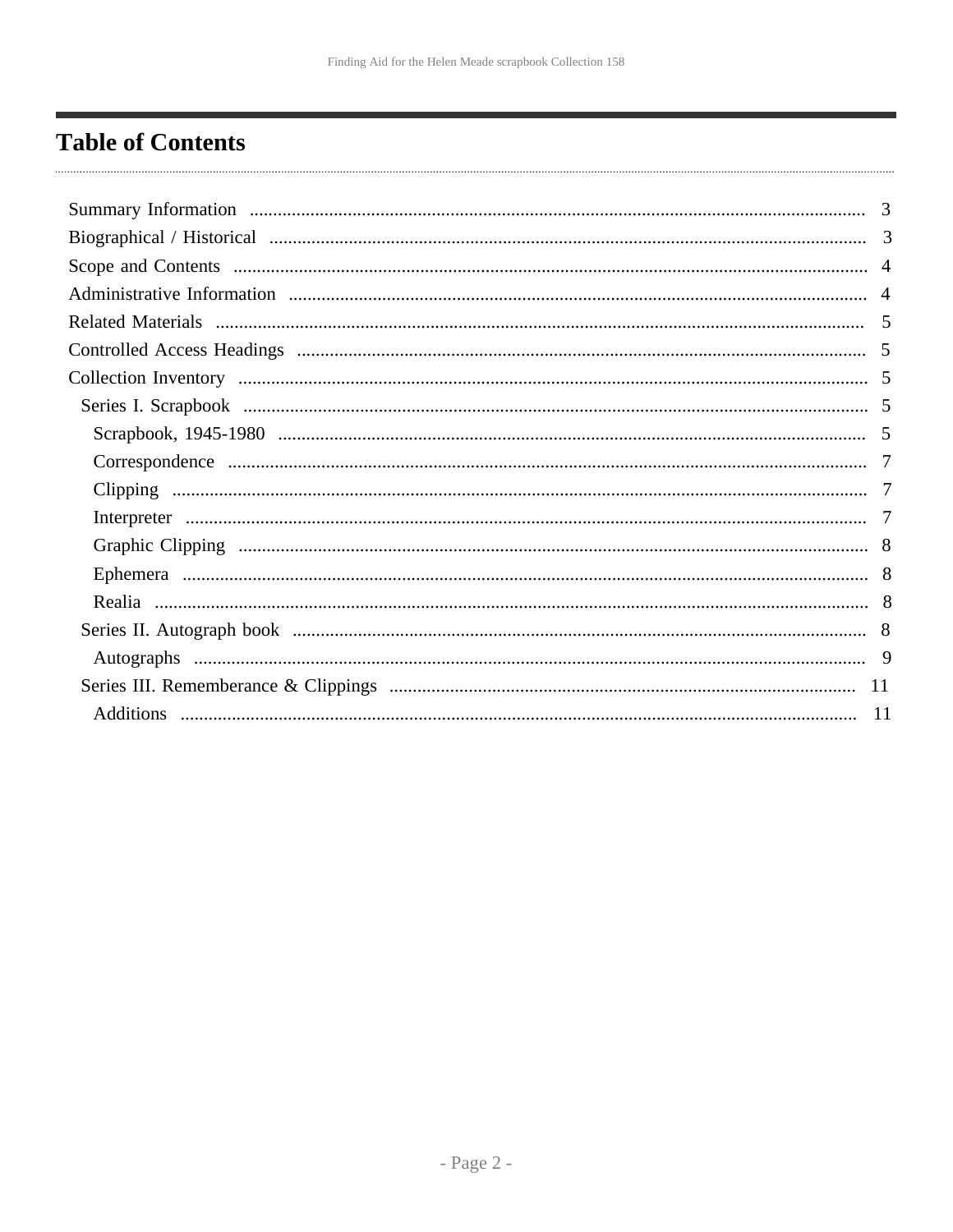# <span id="page-2-0"></span>**Summary Information**

| <b>Repository:</b><br><b>Title:</b> | Grand Rapids Public Library, Grand Rapids History and Special<br><b>Collections Department</b><br>Helen Meade scrapbook                                                                                                                                                                                                                                        |
|-------------------------------------|----------------------------------------------------------------------------------------------------------------------------------------------------------------------------------------------------------------------------------------------------------------------------------------------------------------------------------------------------------------|
| ID:                                 | Collection 158                                                                                                                                                                                                                                                                                                                                                 |
| Date [inclusive]:                   | 1945-1980                                                                                                                                                                                                                                                                                                                                                      |
| <b>Physical Description:</b>        | 0.17 Linear Feet Two boxes                                                                                                                                                                                                                                                                                                                                     |
| Language of the<br><b>Material:</b> | English                                                                                                                                                                                                                                                                                                                                                        |
| Abstract:                           | Helen Meade was a secretary to five mayors and 13 city managers<br>of Grand Rapids, Mich. This collection contains a scrapbook kept<br>by Meade, including correspondence, photographs, cards and<br>newspaper articles collected during her 26 years as secretary. Included<br>are documents of Mayor George Welsh's last days in office, and<br>resignation. |

**^** [Return to Table of Contents](#page-1-0)

# <span id="page-2-1"></span>**Biographical / Historical**

Helen Meade graduated from Central High School and Grand Rapids Junior College. She was the secretary for the Mayor of Grand Rapids. She was a widow with two children. She had a daughter Maureen, and a younger son Terry.

Meade kept a record of the mayor's activities of importance and travels. She did this by collecting news articles, postcards, and correspondence and photographs. She was the secretary for twenty-four years (1945-1969) and in that time worked for seven mayors and twelve city managers. She has stated that she enjoyed working for each of these officials.

Helen Meade worked for the controversial mayor George Welsh who resigned from office. Mayor George Welsh was president of the U.S. Conference of mayors. His resignation apparently had to do with political posters put up in the hall in favor of a Housing Commission being formed. City Councilmen Stanley Davis made an issue of this by throwing away these posters. In fact, apparently some spare posters were removed from Helen Meade's desk.

Helen Meade was present when Grand Rapids hosted the President of the United Nations, Qafrulla Khan of Pakistan. She presented the key to the city to Vice-president Lyndon Johnson's office as the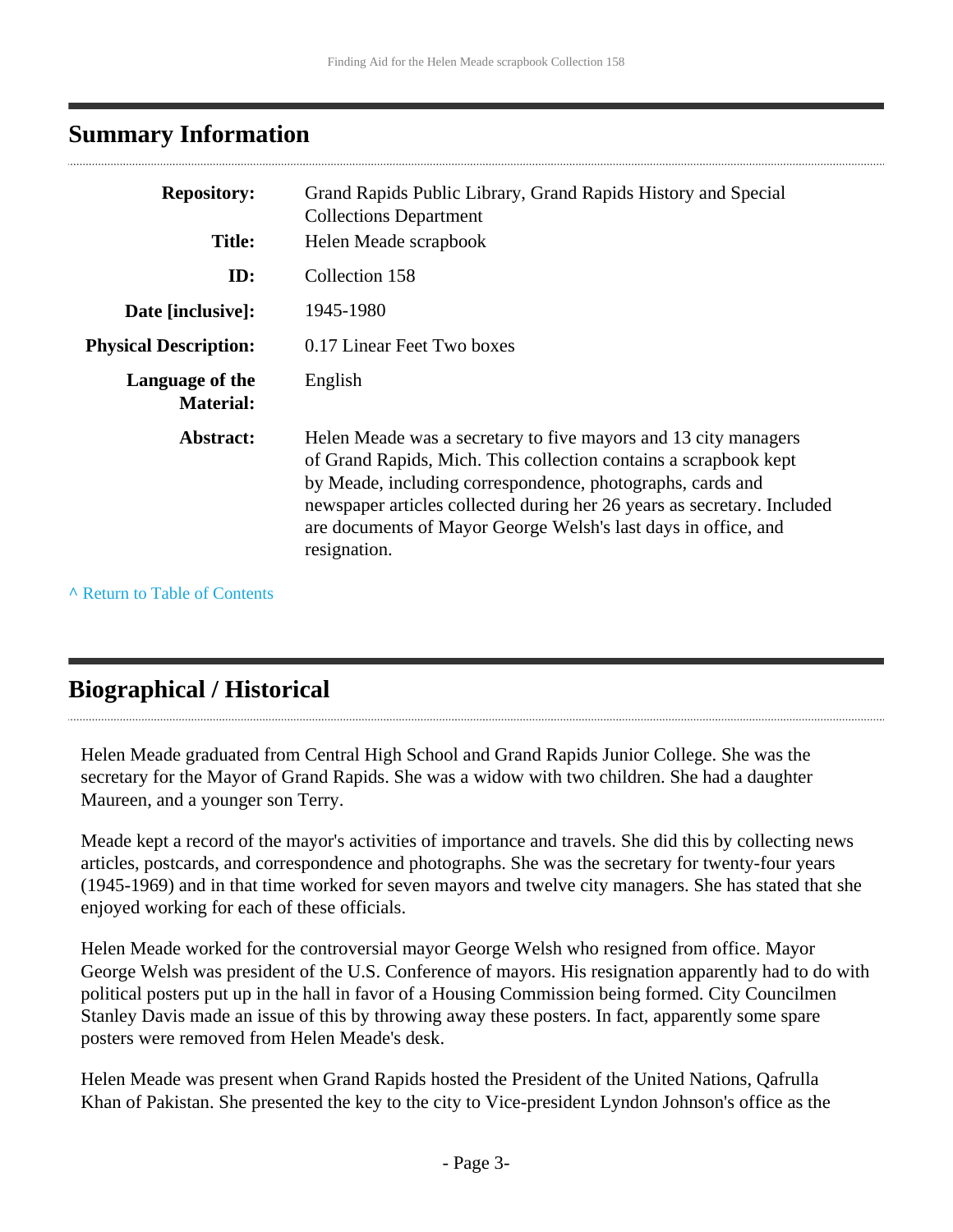Vice-President's planned visit to Grand Rapids to receive the key was canceled due to the Bay of Pigs invasion.

**^** [Return to Table of Contents](#page-1-0)

# <span id="page-3-0"></span>**Scope and Contents**

Contains a scrapbook. This scrapbook includes news clippings, photographs, correspondence and postcards. Mayor George Welsh traveled throughout Europe on business and wrote Helen Meade at the City Hall during this tour. One of these letters informs Helen Meade of Mayor George Welsh's resignation. These items were collected for the posterity of the mayor's administration.

**^** [Return to Table of Contents](#page-1-0)

# <span id="page-3-1"></span>**Administrative Information**

# **Publication Statement**

Grand Rapids Public Library, Grand Rapids History and Special Collections Department

111 Library Street NE Grand Rapids, Michigan 49503 [localhis@grpl.org](mailto:localhis@grpl.org) URL:<http://www.grpl.org>

# **Immediate Source of Acquisition**

Helen Meade, accession numbers 1986.061; 1987.015; 2002.042

**^** [Return to Table of Contents](#page-1-0)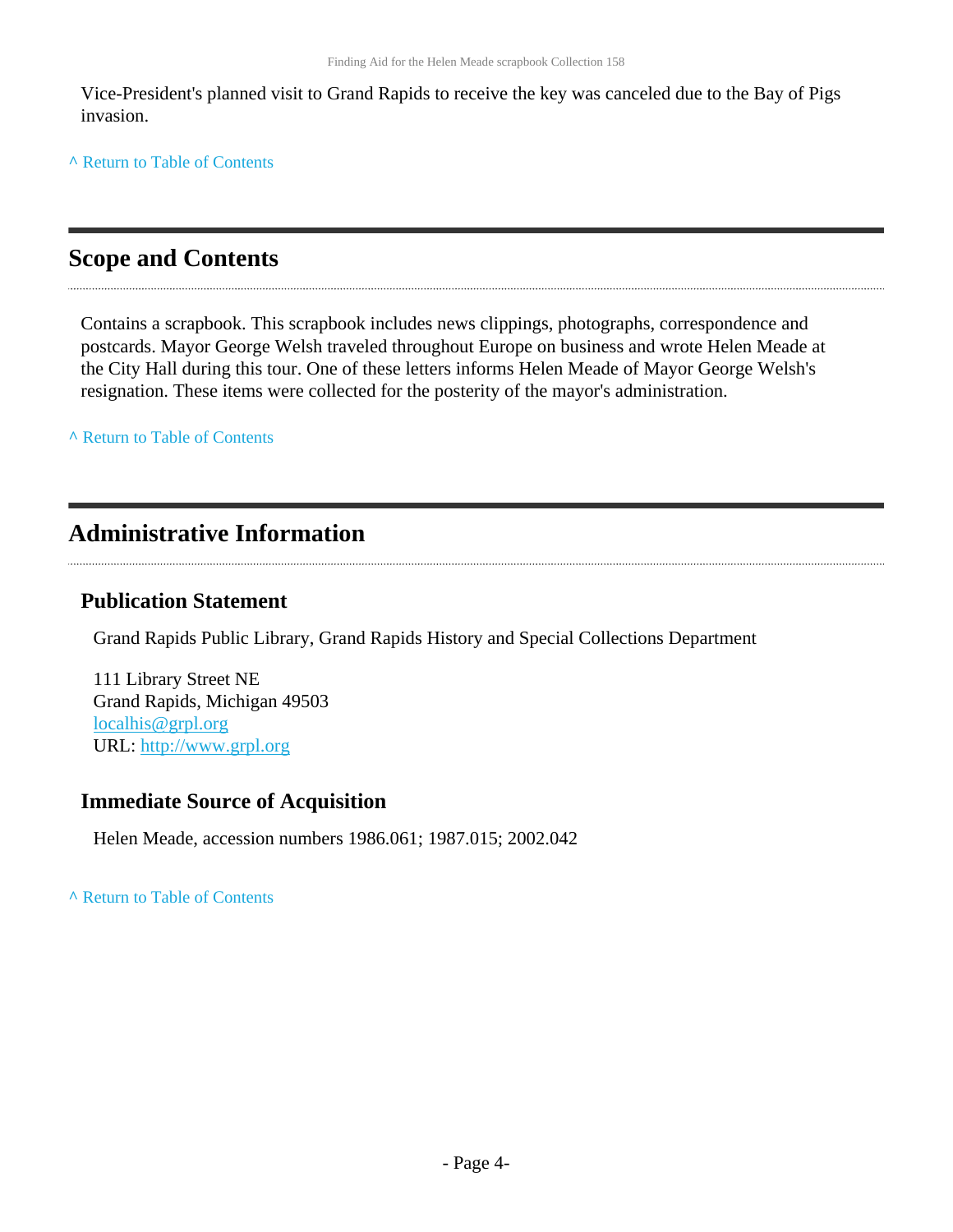# <span id="page-4-0"></span>**Related Materials**

### **Related Materials**

George Welsh served as City Manager, as well as Mayor, and his work or political life is documented in many of the archival collections in the GRPL Archives, as well as in the official City Archives. The old Civic Auditorium was named for Welsh.

See Coll. 317, the George Welsh Collection, for additional information, and more cross references to Welsh work in other archival collections.

**^** [Return to Table of Contents](#page-1-0)

# <span id="page-4-1"></span>**Controlled Access Headings**

- Grand Rapids (Mich.) -- Politics and government
- Grand Rapids (Mich.) -- History
- Welsh, George W

# <span id="page-4-2"></span>**Collection Inventory**

# <span id="page-4-3"></span>**Series I. Scrapbook**

#### **Scope and Contents**

This series documents the initial gift which created the Meade Collection, the scrapbook which includes information on George Welsh and other people and activities in which Meade was involved while serving as a secretary in the Mayor's office.

Included in the scrapbook are original photographs, newspaper clippings including those which use some of the photographs, some correspondence, ephemera and realia. In March 2008, additional processing work was done to further describe the original photographs, and to house and describe loose material which had never been mounted or some loose from the scrapbook.

### <span id="page-4-4"></span>**Scrapbook, 1945-1980**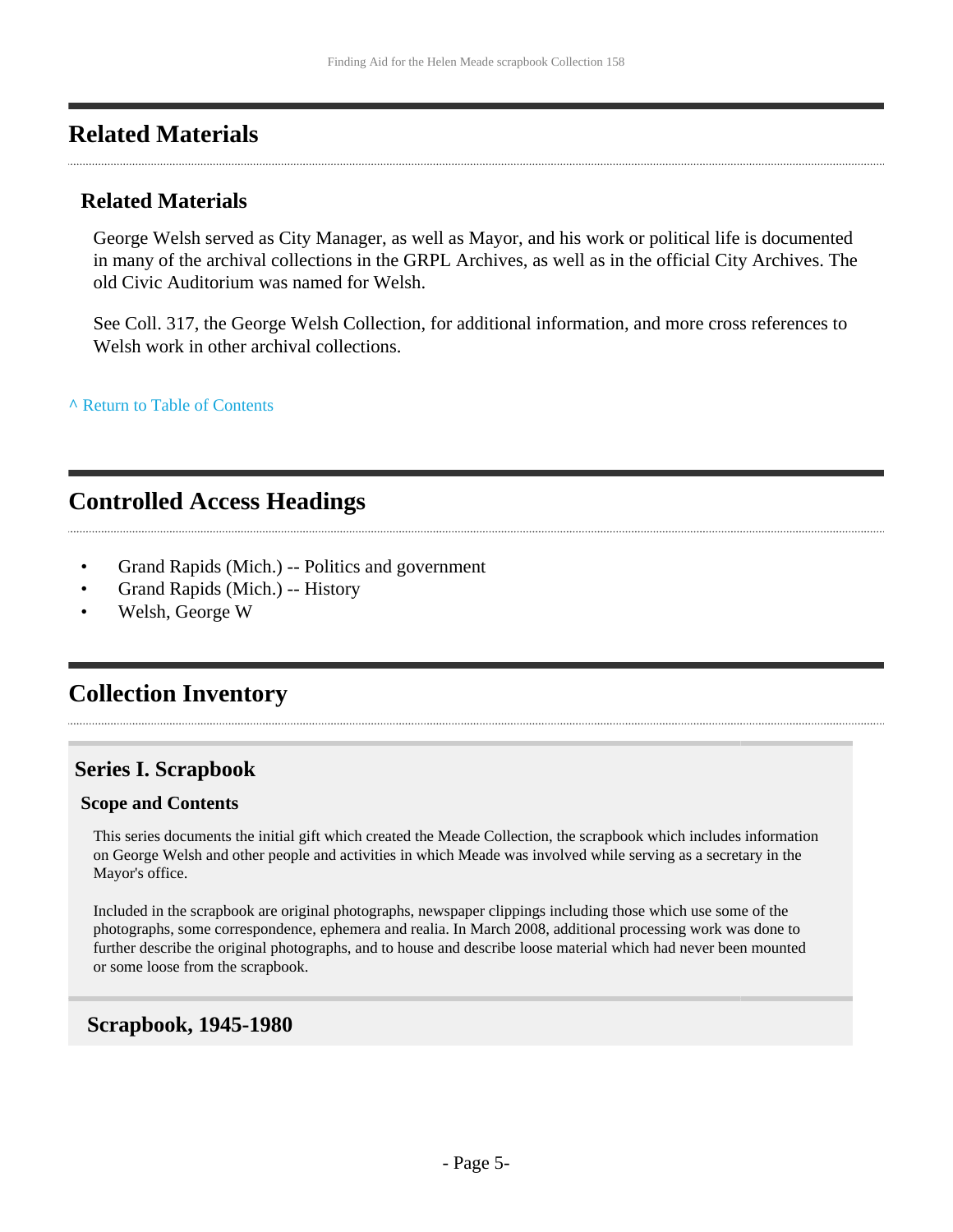### **Arrangement**

Loose items have been removed to folders in Box 2, documenting the page where found (perhaps not the original page). Some of these were never mounted, others have come loose from their original place. Only 22 actual photographs documented in the scrapbook One other photos is part of Jerusalem souvenir and not listed below.

| <b>Title/Description</b>                                                                                                                                                                                                  | <b>Instances</b> |         |
|---------------------------------------------------------------------------------------------------------------------------------------------------------------------------------------------------------------------------|------------------|---------|
| 1. Picture of a picture of Old City Hall, that hung in the Mayor's<br>Office                                                                                                                                              | Box 1            | Page 1  |
| 2. City Employees' Picnic Register Here! Helen Meade seated,<br>man behind her at microphone, couple registering.                                                                                                         | Box 1            | Page 2  |
| 3. Welsh seated at desk with a model windmill. A group of five<br>people standing behind him including Meade at left, and Pearl<br>Lockley(?) at right, with three unidentified men center. (Right<br>man may be Goebel?) | Box 1            | Page 11 |
| 4. Pearl Lockley at desk, Feb. 26, 1949                                                                                                                                                                                   | Box 1            | Page 11 |
| 5. Helen Meade at desk, Feb. 26, 1949                                                                                                                                                                                     | Box 1            | Page 11 |
| 6. Interior, Old City Hall? Group seated on steps, some perhaps<br>singing.                                                                                                                                               | Box 1            | Page 23 |
| 7. Paul G. Goebel portrait photo with inscription, 1958                                                                                                                                                                   | Box 1            | Page 28 |
| 8. Helen M. Meade on telephone at her desk. Clipping on same<br>page using the same image dated Nov. 3, 1951. GR Herald.                                                                                                  | Box 1            | Page 31 |
| 9. Millard M. Moore, City Manager, Helen M. Meade and Pearl<br>L. Lockley, right. Clipping of same image from GR Herald. July<br>14, 1953.                                                                                | Box 1            | Page 35 |
| 10. Jan Lounsbery, recent Ottawa Hills High School grad, with<br>Helen Meade. Same image used in GR Herald, July 10, 1955.                                                                                                | Box 1            | Page 36 |
| 11. Millard M. Moore, seated at desk.                                                                                                                                                                                     | Box 1            | Page 37 |
| Physical Location: This item is loose, and now housed at<br>158-2                                                                                                                                                         |                  |         |
| 11. Millard M. Moore, seated at desk.                                                                                                                                                                                     | Box 1            | Page 38 |
| Physical Location: This item is loose, and now housed at<br>158-2                                                                                                                                                         |                  |         |
| 12. Meade on telephone. Clipping using image: GR Herald, June<br>5, 1955                                                                                                                                                  | Box 1            | Page 38 |
| 13. Group photos. Area Officials, Feb. 23, 1959. All males<br>seated around a table with a shiny reflective surface, with others<br>in chairs behind. A map hangs on the wall.                                            | Box 1            | Page 40 |
| 14. Photo of Ann, Sue, Lieschen, and Jim, staff of Yule Newz,<br>1960.                                                                                                                                                    | Box 1            | Page 41 |
| 15. Helen Meade and assistant Emily Joseph getting materials<br>ready for City Commission meeting. "Grand Rapids All-<br>American City" shield graphic lower left in image. Interior                                      | Box 1            | Page 44 |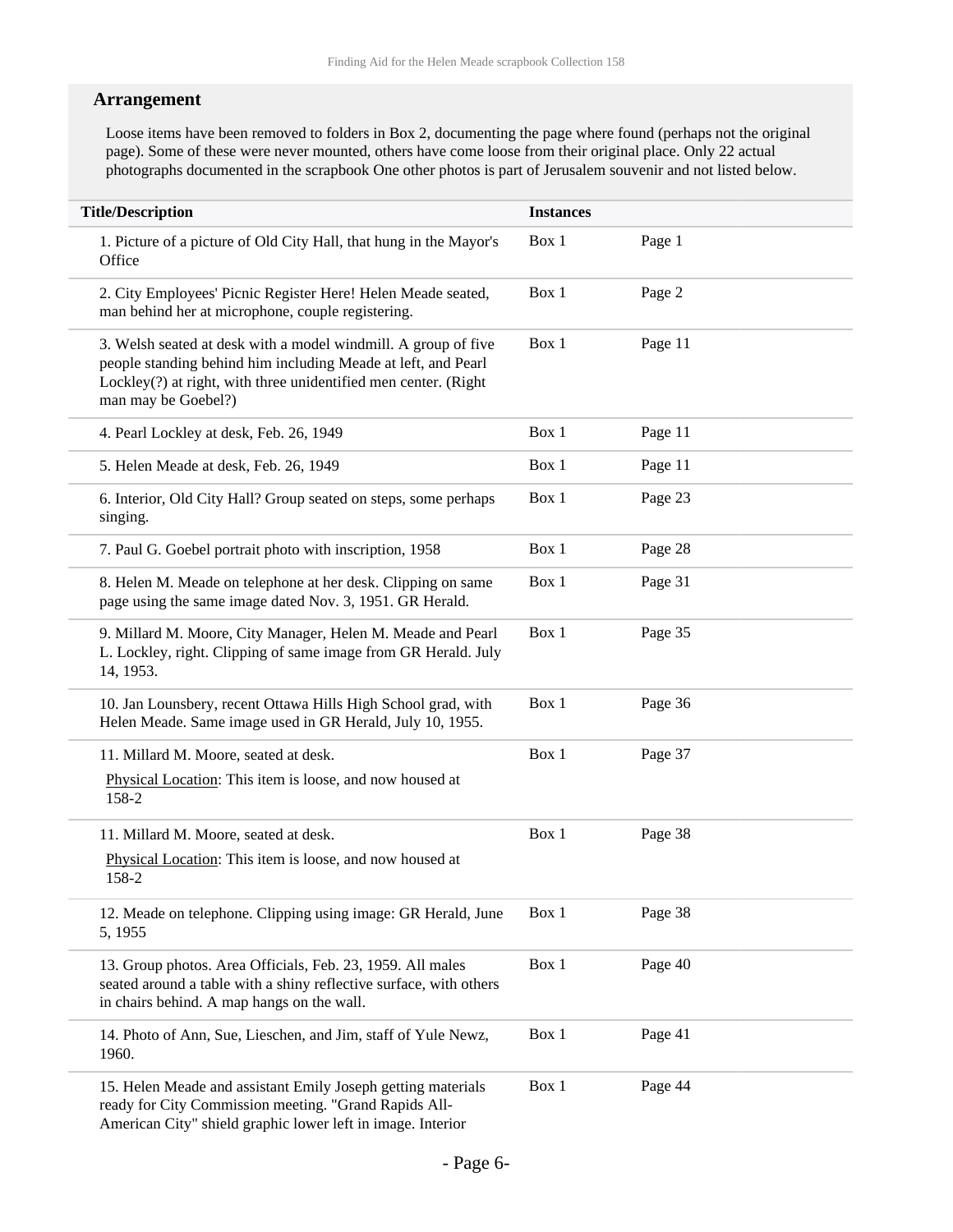office setting with desk, phone file cabinets behind. Apr. 15, 1961 article from GR Press?

| 16. Group of men meeting in a room with a mirror about a<br>fireplace. Microphone hanging above the table to record the<br>proceedings. Probably Helen Meade with her back to the<br>camera lower center. Bust of Lincoln in the far corner. Photo is<br>deteriorating, brown spots. GR Press Feb. 8, 1961 use. | Box 1            | Page 45 |
|-----------------------------------------------------------------------------------------------------------------------------------------------------------------------------------------------------------------------------------------------------------------------------------------------------------------|------------------|---------|
| 17. Two men standing in front of louvered window covers,<br>with a decorative branching display and a flag with crescent<br>and star. Man at right holds an object. Man at right may be<br>President Khan (Sir Zafrulla Kahn, President of the UN General<br>Assembly)                                          | Box 1            | Page 48 |
| 18. Parks Superintendent Fred C. See and Helen Meade with<br>bananas grown in the tropical house at the John Ball Park<br>Zoo.GR Press, Apr. 30, 1963. Photo deteriorating, brown spots.                                                                                                                        | Box 1            | Page 49 |
| 19. Chris H. Sonneveldt taking the oath of office with Helen<br>Meade left and City Clerk R. Stanton Kilpatrick administering<br>the oath. Brown spots.                                                                                                                                                         | Box 1            | Page 50 |
| 20. Gordon R. Carson, Division Manager of Consumers<br>with Helen Meade, looking at a large aerial photo of Grand<br>Rapids hanging on the wall. GR Press, June 9, 1965. Photo<br>deteriorating, brown spots.                                                                                                   | Box 1            | Page 51 |
| <b>General</b>                                                                                                                                                                                                                                                                                                  |                  |         |
| Ray Barnes caricature of Helen is also on this page.                                                                                                                                                                                                                                                            |                  |         |
| 21. Group photo in council chamber. City seal, over a area mal<br>on wall behind. GR Press, Aug. 23, 1969. "City Hall Vacated,<br>article on same page, and may or may not have used this image.                                                                                                                | Box 1            | Page 52 |
| 22. Court Room, or council room, with officials in place and few<br>seen in audience. Mead is in the background right near the US<br>flag. No clipping.                                                                                                                                                         | Box 1            | Page 56 |
| Correspondence                                                                                                                                                                                                                                                                                                  |                  |         |
| <b>Title/Description</b>                                                                                                                                                                                                                                                                                        | <b>Instances</b> |         |
| Empty Envelop. Aug. 5, 1949. Loose from pg. 26                                                                                                                                                                                                                                                                  | Box 2            |         |
| <b>Clipping</b>                                                                                                                                                                                                                                                                                                 |                  |         |
| <b>Title/Description</b>                                                                                                                                                                                                                                                                                        | <b>Instances</b> |         |
| GR Press, Sept. 11, 1980. "Open the Door to your Downtown"<br>special section documents historic buildings, at the end of the<br>1979/1980 downtown renewal era.                                                                                                                                                | Box 1            |         |
| <b>Interpreter</b>                                                                                                                                                                                                                                                                                              |                  |         |
| <b>Title/Description</b>                                                                                                                                                                                                                                                                                        | <b>Instances</b> |         |
|                                                                                                                                                                                                                                                                                                                 |                  |         |

<span id="page-6-2"></span><span id="page-6-1"></span><span id="page-6-0"></span>Aug. 2, 1973 Supplement. RE David Libel. Loose from pg. 76.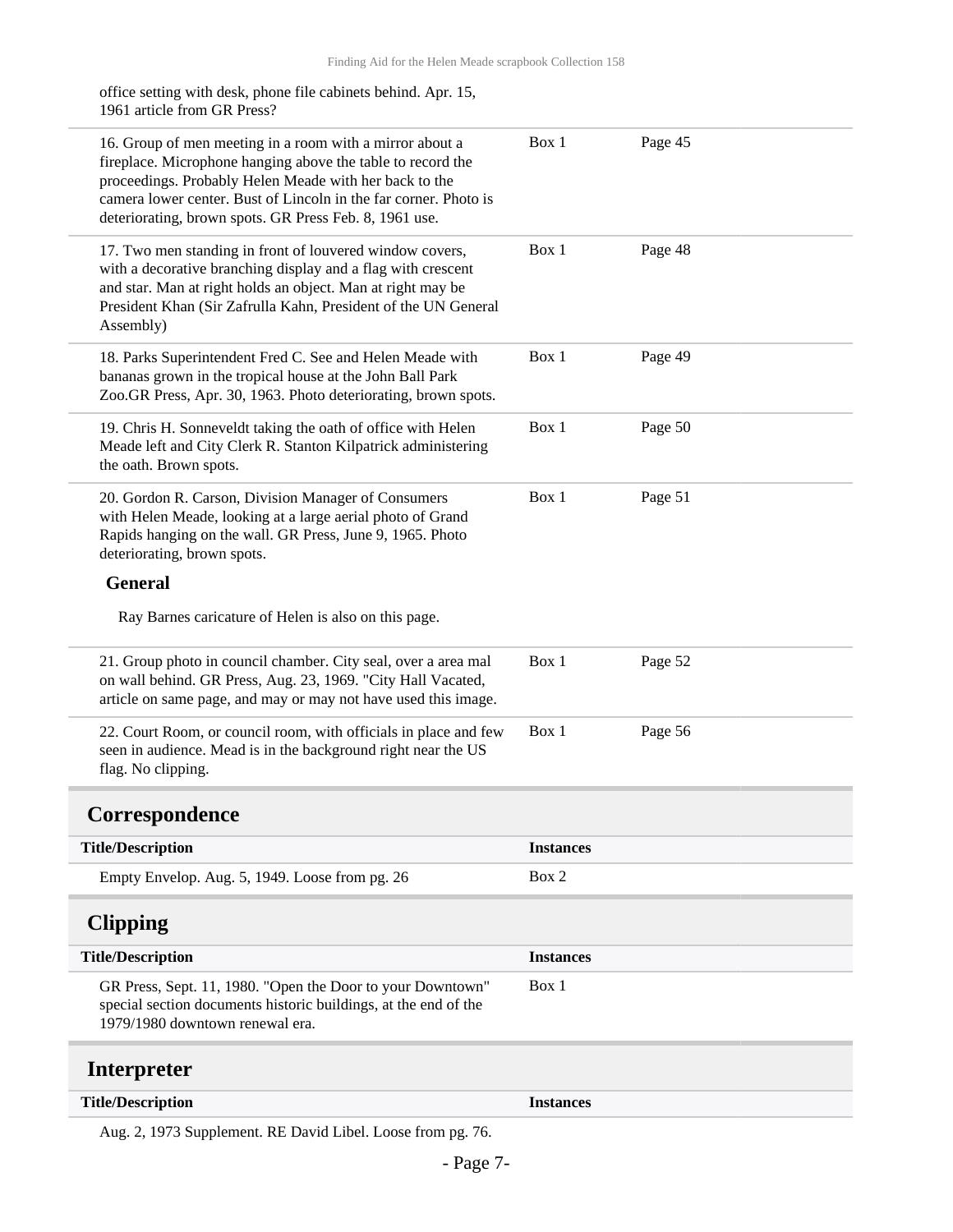<span id="page-7-1"></span><span id="page-7-0"></span>

| Finding Aid for the Helen Meade scrapbook Collection 158                                                                  |                  |  |
|---------------------------------------------------------------------------------------------------------------------------|------------------|--|
|                                                                                                                           | Box 2            |  |
| <b>Graphic Clipping</b>                                                                                                   |                  |  |
| <b>Title/Description</b>                                                                                                  | <b>Instances</b> |  |
| Welsh. Source unknown. Inscribed to Helen Aug. 16, 1948 by<br>Welsh. Loose from pg. 3/4                                   | Box 2            |  |
| <b>Ephemera</b>                                                                                                           |                  |  |
| <b>Greeting Cards</b>                                                                                                     |                  |  |
| <b>Title/Description</b>                                                                                                  | <b>Instances</b> |  |
| Get Well Card to Helen from Bob Blandford.                                                                                | Box 2            |  |
| <b>Postcard</b>                                                                                                           |                  |  |
| <b>Title/Description</b>                                                                                                  | <b>Instances</b> |  |
| Maabula. Loose from pg. 30                                                                                                | Box 2            |  |
| <b>Programs</b>                                                                                                           |                  |  |
| <b>Title/Description</b>                                                                                                  | <b>Instances</b> |  |
| Royal Luncheon, April 16, 1952. Queen of Netherlands visit.<br>Loose from pg. 32                                          | Box 2            |  |
| <b>Realia</b>                                                                                                             |                  |  |
| <b>Title/Description</b>                                                                                                  | <b>Instances</b> |  |
| Book of Matches (heads clipped for safety) "The Vice President<br>of the United States" [Lyndon B. Johnson] Diamond Match | Box 2            |  |

**^** [Return to Table of Contents](#page-1-0)

<span id="page-7-2"></span>Division, Springfield, Mass. Loose from pgs. 61/62

### <span id="page-7-3"></span>**Series II. Autograph book**

#### **Scope and Contents**

Included here are 7 sheets which contain various ephemera. But, most significant are the slips with autographs of various national figures. Additionally, there is a loose laminated sheet from an unidentified source.

| <b>Title/Description</b>                                                                                     | <b>Instances</b> |        |
|--------------------------------------------------------------------------------------------------------------|------------------|--------|
| Item 1. Christmas Card. "The Fords" n.d. Group photo with Steve<br>& Susan, and cameo photos of Mike & Jack. | Box 2            | Page 1 |
| Item 2. Gerald R. Ford Museum Ground Breaking Ceremony.<br>June 13, 1979.                                    | Box 2            | Page 2 |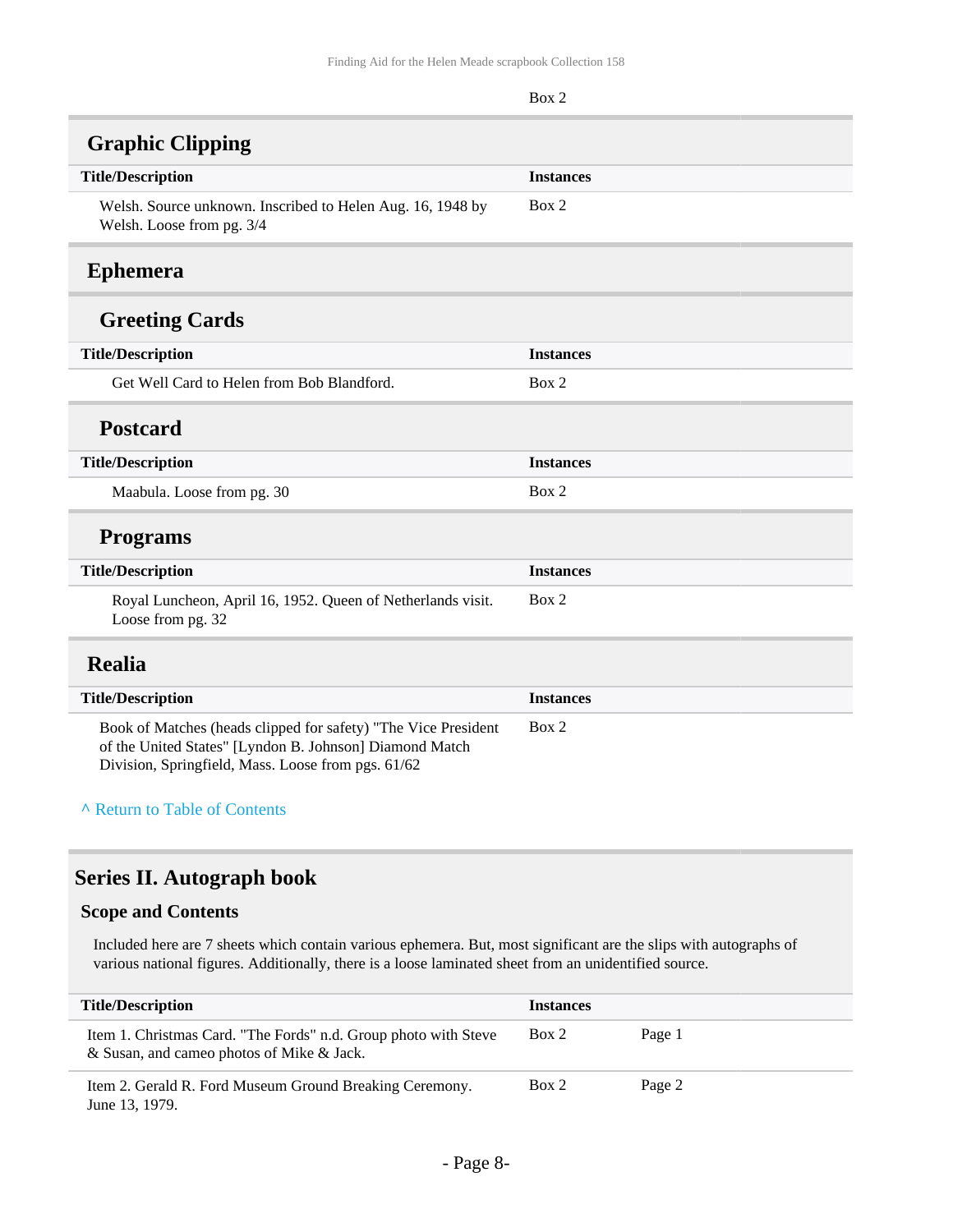| Item 3. "The Calkins Law Office" sheet with image by David &<br>Marilyn Hanks.                                                                                                                                                                                                                                                   | Box 2                 | Page 3              |
|----------------------------------------------------------------------------------------------------------------------------------------------------------------------------------------------------------------------------------------------------------------------------------------------------------------------------------|-----------------------|---------------------|
| Item 4. Illustrated souvenir including historical information on the<br>Calkins Law Office and an original nail.                                                                                                                                                                                                                 | Box 2                 | Page 3b             |
| Item 5. March 4, 1961 letter from the White House, with an<br>unidentified signature. Attached to the letter is a clipping about<br>Mayor William B. Hartsfield receiving a letter, but for which he<br>could not recognize the signature. Upon inquiry, the unknown<br>signature being that of John Fitzgerald Kennedy himself. | Box 2                 | Page 4              |
| <b>Autographs</b>                                                                                                                                                                                                                                                                                                                |                       |                     |
| <b>Title/Description</b>                                                                                                                                                                                                                                                                                                         | <b>Instances</b>      |                     |
| 1. Matthew J. Connelly, Secretary to the President                                                                                                                                                                                                                                                                               | Box 2                 | Page 5a             |
| 2. A.H. Vandenberg + "Bliss" "Small-Fry Entrepreneur" cartoon<br>RE Vandenberg.                                                                                                                                                                                                                                                  | Box 2                 | Page 5a             |
| 2 Everett M. Dirkson                                                                                                                                                                                                                                                                                                             | $\mathbf{R}_{\alpha}$ | $_{\text{Para }5a}$ |

<span id="page-8-0"></span>

| $\mathbb{R}$ valuellerg.                     |       |         |
|----------------------------------------------|-------|---------|
| 3. Everett M. Dirksen                        | Box 2 | Page 5a |
| 4. La Guardia                                | Box 2 | Page 5a |
| 5. Attorney General ?                        | Box 2 | Page 5a |
| 6. Pat McNamara                              | Box 2 | Page 5a |
| 7. Lady Bird Johnson                         | Box 2 | Page 5a |
| 8. John W. Snyder, Secretary of the Treasury | Box 2 | Page 5a |
| 9. Hubert H. Humphrey                        | Box 2 | Page 5a |
| 1. Somer(?) Ferguson(?)                      | Box 2 | Page 5b |
| 2. Mike Monroney                             | Box 2 | Page 5b |
| 3. Kim Siglar, Governor, Michigan            | Box 2 | Page 5b |
| 4. ? Governor, Michigan                      | Box 2 | Page 5b |
| 5. ? ? Kaufman, Mayor, St. Louis             | Box 2 | Page 5b |
| 6. Martin H. Kennelly(?), Mayor, Chicago     | Box 2 | Page 5b |
| 7. Thomas A. Burke, Mayor, Cleveland         | Box 2 | Page 5b |
| 8. Sam Rayburn                               | Box 2 | Page 5b |
| 9. Charles E. Potter                         | Box 2 | Page 5b |
| 10. Bill ?, Mayor, NYC                       | Box 2 | Page 5b |
| 11. Roger D. Lapham, Mayor San Francisco     | Box 2 | Page 5b |
| 12. Joseph E. Dillon, Mayor, St. Paul, Minn. | Box 2 | Page 5b |
| 13. Michael V. DiSalle, Toledo               | Box 2 | Page 5b |
| 14. Thomas ?, Mayor, Baltimore               | Box 2 | Page 5b |
|                                              |       |         |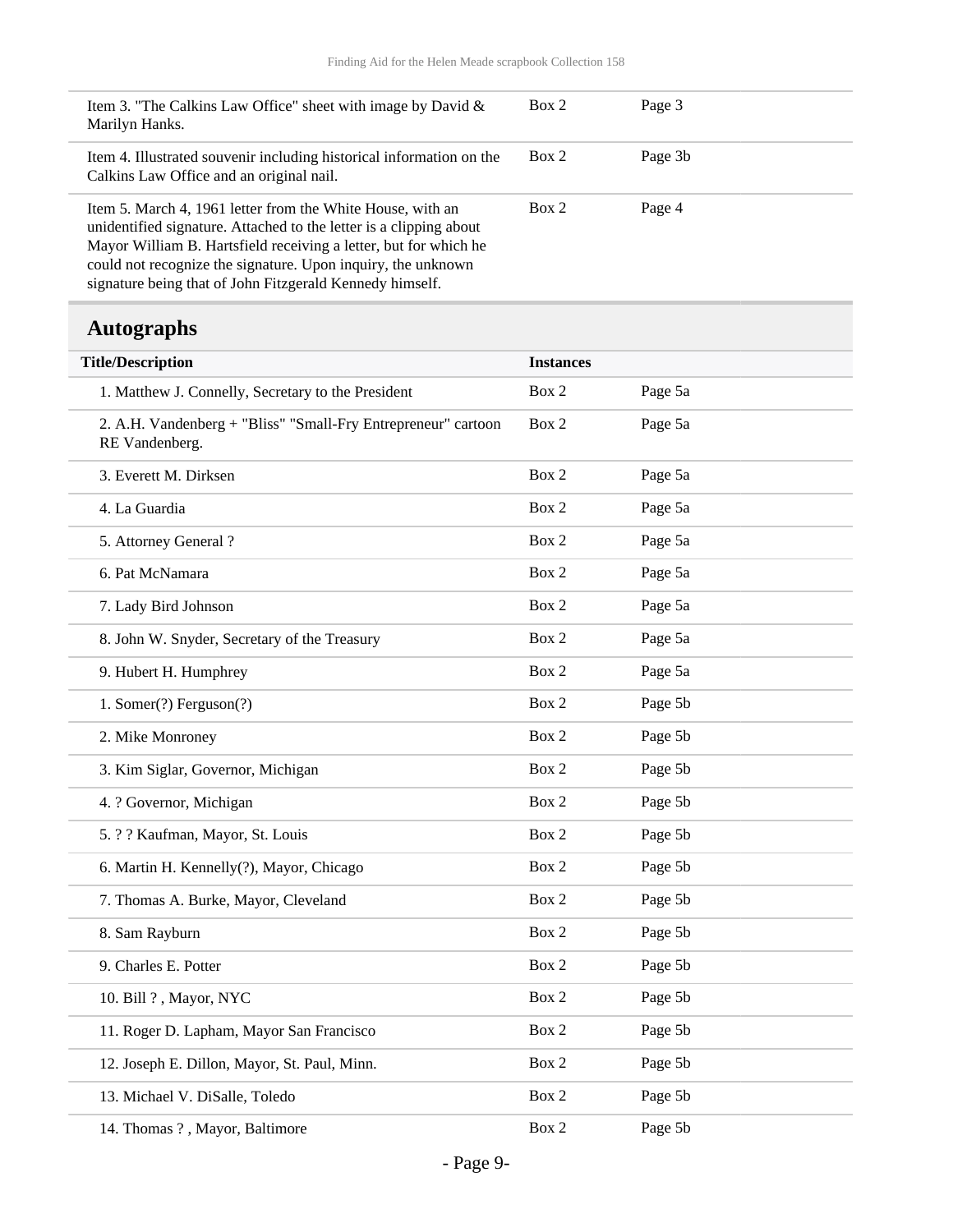| 1. ? Mayor, Portland, Oregon                                                         | Box 2 | Page 6a |
|--------------------------------------------------------------------------------------|-------|---------|
| 2. Delesseps S. Morrison, Mayor, New Orleans                                         | Box 2 | Page 6a |
| 3. Edward J. Keller(?), Mayor, Chicago, 1947                                         | Box 2 | Page 6a |
| 4. Cooper Green(?), Mayor, Birmingham, Ala.                                          | Box 2 | Page 6a |
| 5. F. Batista, Senador de la Republica Capitolio Nacional<br>Habana, Cuba            | Box 2 | Page 6a |
| 6. Jrs. R.M.J.F.L. Van Grotenhuis, Mayor of Groesbeek,<br>(Netherlands?)             | Box 2 | Page 6a |
| 7. Ralph A. Villani, Mayor, Newark, N.J.(?)                                          | Box 2 | Page 6a |
| 8. Charlie Farrell, Mayor of Palm Springs                                            | Box 2 | Page 6a |
| 9. Albert E. Cobr?, Mayor, Detroit                                                   | Box 2 | Page 6a |
| 10. Mr. D. Ailly? Mayor, Amsterdam                                                   | Box 2 | Page 6a |
| 11. Henri Bonnet, French Ambassador to the U.s.                                      | Box 2 | Page 6a |
| 12. N. Arkema. Union of Dutch Municipalities                                         | Box 2 | Page 6a |
| 13. Dr. Scharnagi, steelv. Oberburgermeister (Deputy Chief<br>Mayor, Munich, Germany | Box 2 | Page 6a |
| 1. Sachis Kis??, Governor, Kobe, Japan                                               | Box 2 | Page 6b |
| 2. Lucien Bond(?), Mayor of Quebec                                                   | Box 2 | Page 6b |
| 3. P.J. Oud, Burgomaster of Rotterdam,                                               | Box 2 | Page 6b |
| 4. J. Cary Jones                                                                     | Box 2 | Page 6b |
| 5. George Murry (G.D. Murray                                                         | Box 2 | Page 6b |
| 6. Henry J. Kaiser                                                                   | Box 2 | Page 6b |
| 7. Hustinx(?), Burgomaster of Nijmegen                                               | Box 2 | Page 6b |
| 8. Hector M. Hall(?), Lord provost, Glasgow                                          | Box 2 | Page 6b |
| 9. Bernard M. Baruch                                                                 | Box 2 | Page 6b |
| 10. Basil O'Connor, President, American Red Cross                                    | Box 2 | Page 6b |
| 11. Drew Pearson                                                                     | Box 2 | Page 6b |
| 1. Wilson W. Wyan (?)                                                                | Box 2 | Page 7a |
| 2. Thomas ? Biophy(?) President, American Heritage<br>Founcation                     | Box 2 | Page 7a |
| 3. Henry ? Ford Motor Company                                                        | Box 2 | Page 7a |
| 4. Joe E. Brown, Hollywood California                                                | Box 2 | Page 7a |
| 5. James E. Petrillo, President ?                                                    | Box 2 | Page 7a |
| 6. Red Skelton, Honorary Mayor, City of Culver City                                  | Box 2 | Page 7a |